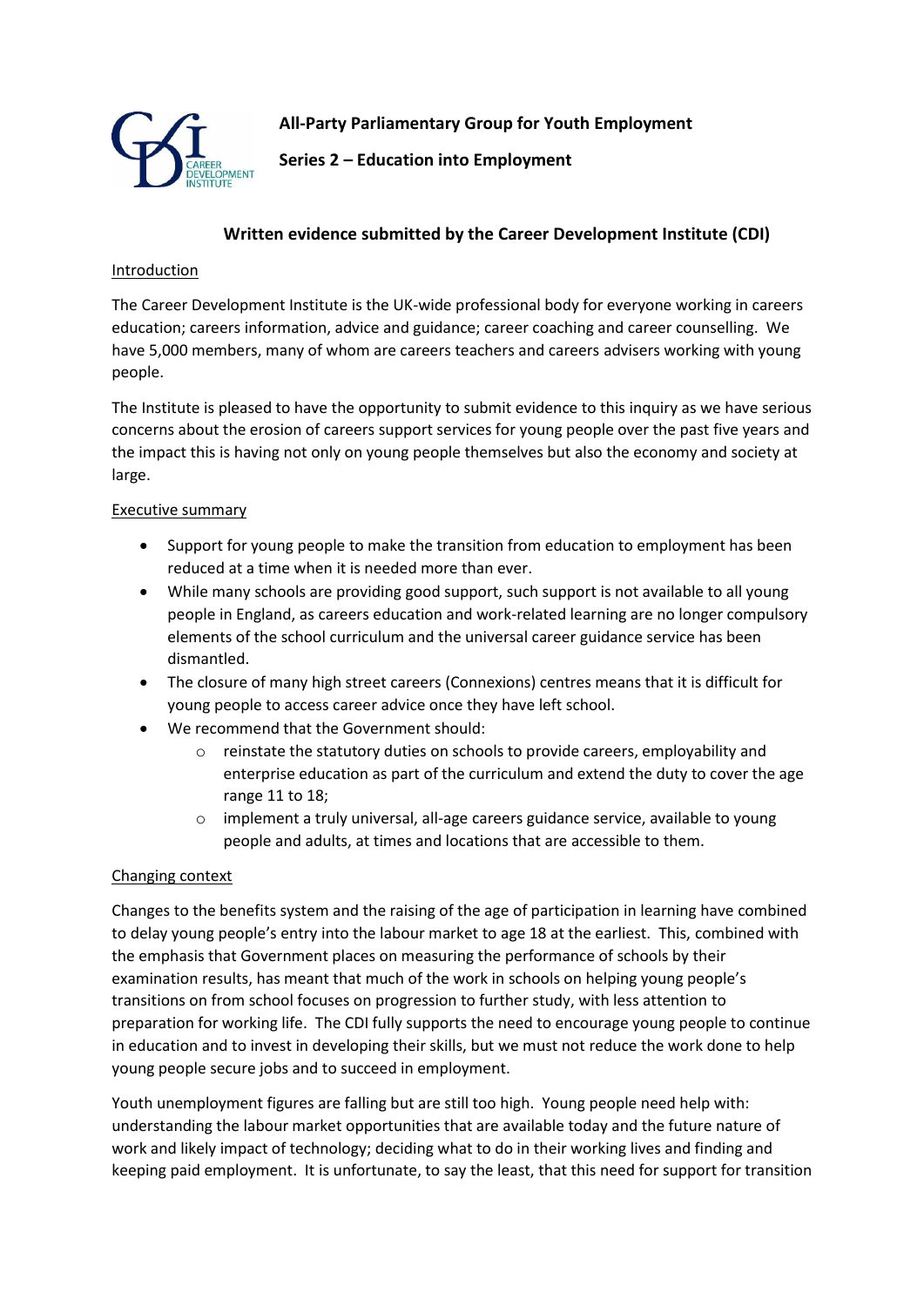has coincided with the dismantling of the universal careers guidance service for young people and the transfer of responsibility for this vital support to schools with no additional funding and very little support.

If young people do not receive the support they need to manage their careers and progress successfully into work, they are denied the opportunity of a fulfilling adult working life, they are not contributing to the economy and they are at risk of getting into problems with personal and social costs.

### What support do young people need?

To be helped to make the transition from education to employment, young people need to be provided with an education that helps them to understand the world of work and the labour market and to help them to develop the skills of finding work and succeeding in the workplace. The CDI refers to this essential part of the school curriculum as careers, employability and enterprise education. In addition young people should have access to information, advice and guidance, from professionally qualified career advisers, at times when they need it, both within school and when they have left school.

## Current support

From 1997 to 2012 all secondary schools were required to include careers education in the curriculum for all pupils aged 11 to 16, and from 2004 to 2012 they were also required to include work-related learning and enterprise in the curriculum for all pupils aged 14 to 16. Both these statutory duties were removed in 2012.

From 1973 to 2012, all young people in England had access to a national careers guidance service, delivered locally. Funding and the requirement to provide such a service was removed by Government in 2012. Instead schools have been given responsibility for securing access to careers guidance for their pupils aged 13 to 18 that need it. The National Careers Service that was established in 2012 only has a remit to provide face-to-face guidance for adults.

The CDI continues to support schools in providing appropriate support to young people. We have:

- published a framework and supporting materials for careers, employability and enterprise education;
- established a register of professionally qualified career practitioners;
- provided advice on how to commission careers guidance services.

We know that many schools are providing good support, but we also know that such support is not available in every school. We are also acutely aware that very little support is available to young people once they have left school. Moving from the Connexions service to a school-based model has led to the closure of many high street careers (Connexions) centres and young people are often not comfortable visiting Jobcentre Plus offices.

The Careers and Enterprise Company and Jobcentre Plus school advisers are providing good support to schools, and the CDI is working in partnership with both organisations, but this is not enough. Some schools have dropped careers education and work-related learning; the Government's own research shows that only two-thirds of schools are meeting their statutory duty to secure access to independent careers guidance; studies indicate that the support for vulnerable and disadvantaged young people from local authorities varies considerably from one area to another, particularly as budgets are cut.